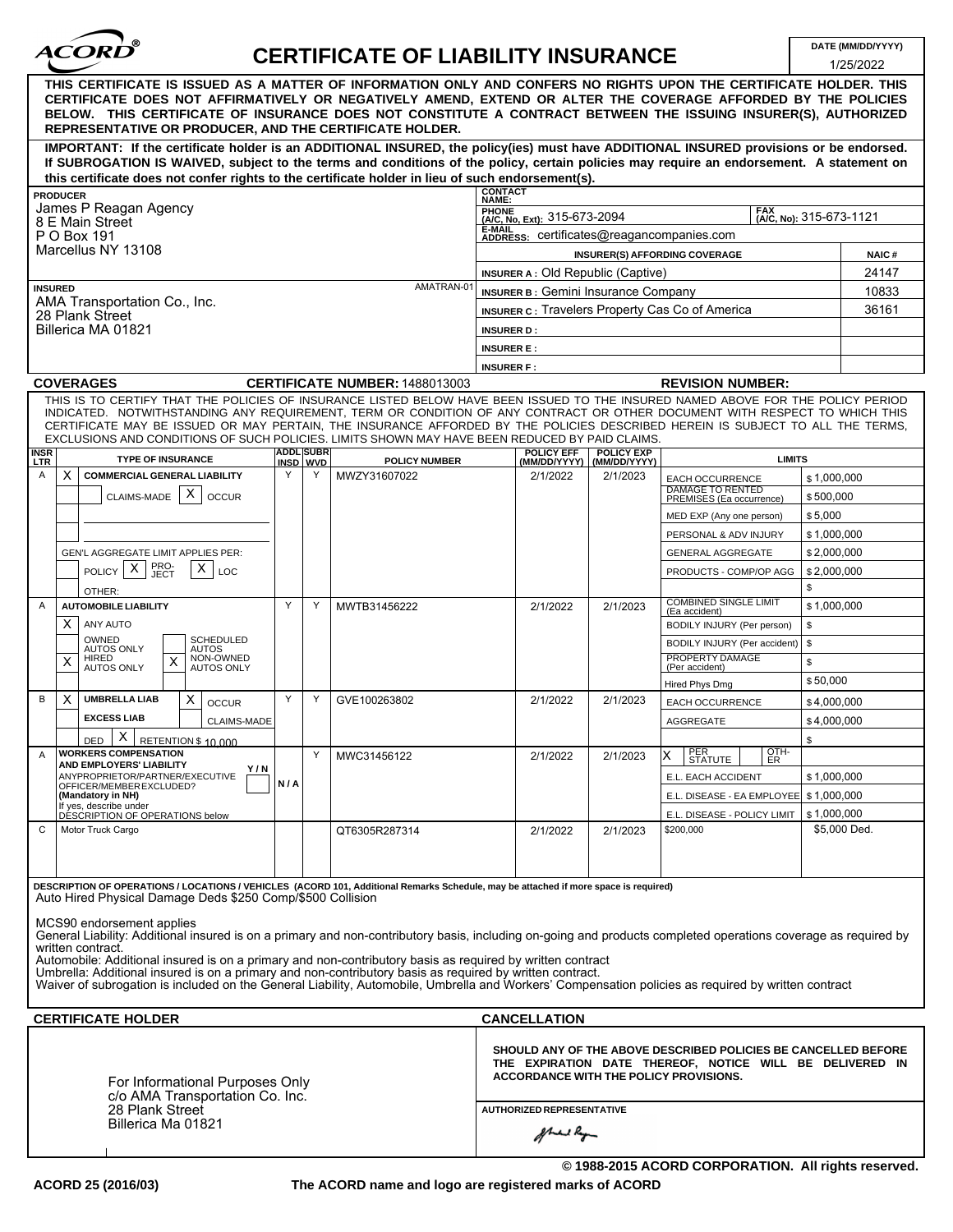# **ADDITIONAL INSURED – OWNERS, LESSEES OR CONTRACTORS - SCHEDULED PERSON OR ORGANIZATION**

This endorsement modifies insurance provided under the following:

### COMMERCIAL GENERAL LIABILITY COVERAGE PART

#### **SCHEDULE**

| <b>Name Of Additional Insured Person(s)</b><br>Or Organization(s)              | <b>Location(s) Of Covered Operations</b> |  |  |
|--------------------------------------------------------------------------------|------------------------------------------|--|--|
| All persons or organizations when required by written contract or<br>agreement | All locations                            |  |  |

Information required to complete this Schedule, if not shown above, will be shown in the Declarations.

- A. Section II Who Is An Insured is amended to include as an additional insured the person(s) or organization(s) shown in the Schedule, but only with respect to liability for "bodily injury", "property damage" or "personal and advertising injury" caused, in whole or in part, by:
	- 1. Your acts or omissions; or
	- 2. The acts or omissions of those acting on your behalf:

in the performance of your ongoing operations for the additional insured(s) at the location(s) designated above.

However:

- 1. The insurance afforded to such additional insured only applies to the extent permitted by law: and
- 2. If coverage provided to the additional insured is required by a contract or agreement, the insurance afforded to such additional insured will not be broader than that which you are required by the contract or agreement to provide for such additional insured.

B. With respect to the insurance afforded to these additional insureds, the following additional exclusions apply:

This insurance does not apply to "bodily injury" or "property damage" occurring after:

- 1. All work, including materials, parts or<br>equipment furnished in connection with such work, on the project (other than service,<br>maintenance or repairs) to be performed by or on behalf of the additional insured(s) at the location of the covered operations has been completed; or
- 2. That portion of "your work" out of which the injury or damage arises has been put to its intended use by any person or organization other than another contractor or subcontractor engaged in performing operations for a principal as a part of the same project.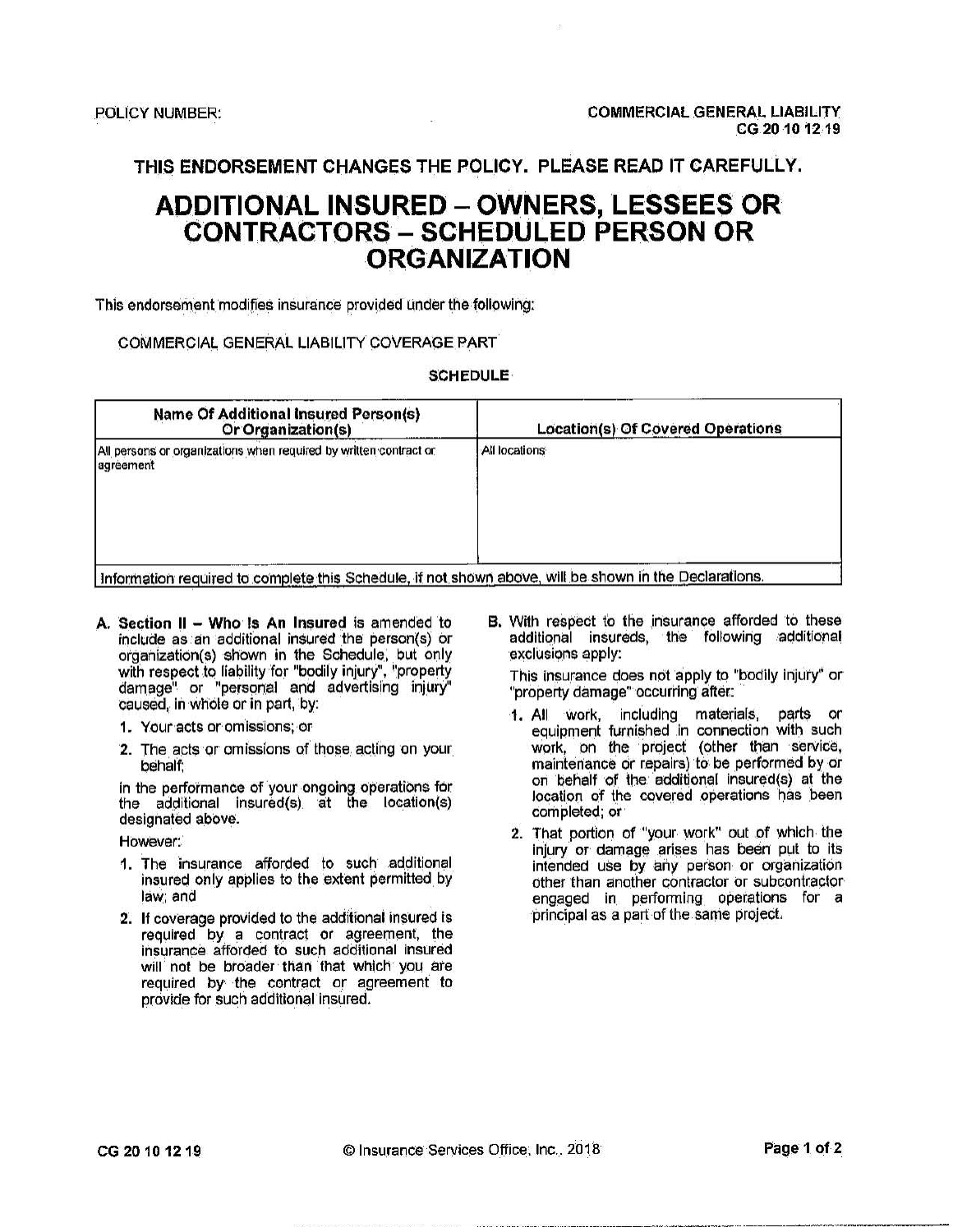C. With respect to the insurance afforded to these additional insureds, the following is added to<br>Section III - Limits Of Insurance:

If coverage provided to the additional insured is<br>required by a contract or agreement, the most we<br>will pay on behalf of the additional insured is the<br>amount of insurance:

1. Required by the contract or agreement; or

2. Available under the applicable limits of insurance;

whichever is less.

This endorsement shall not increase the applicable limits of insurance.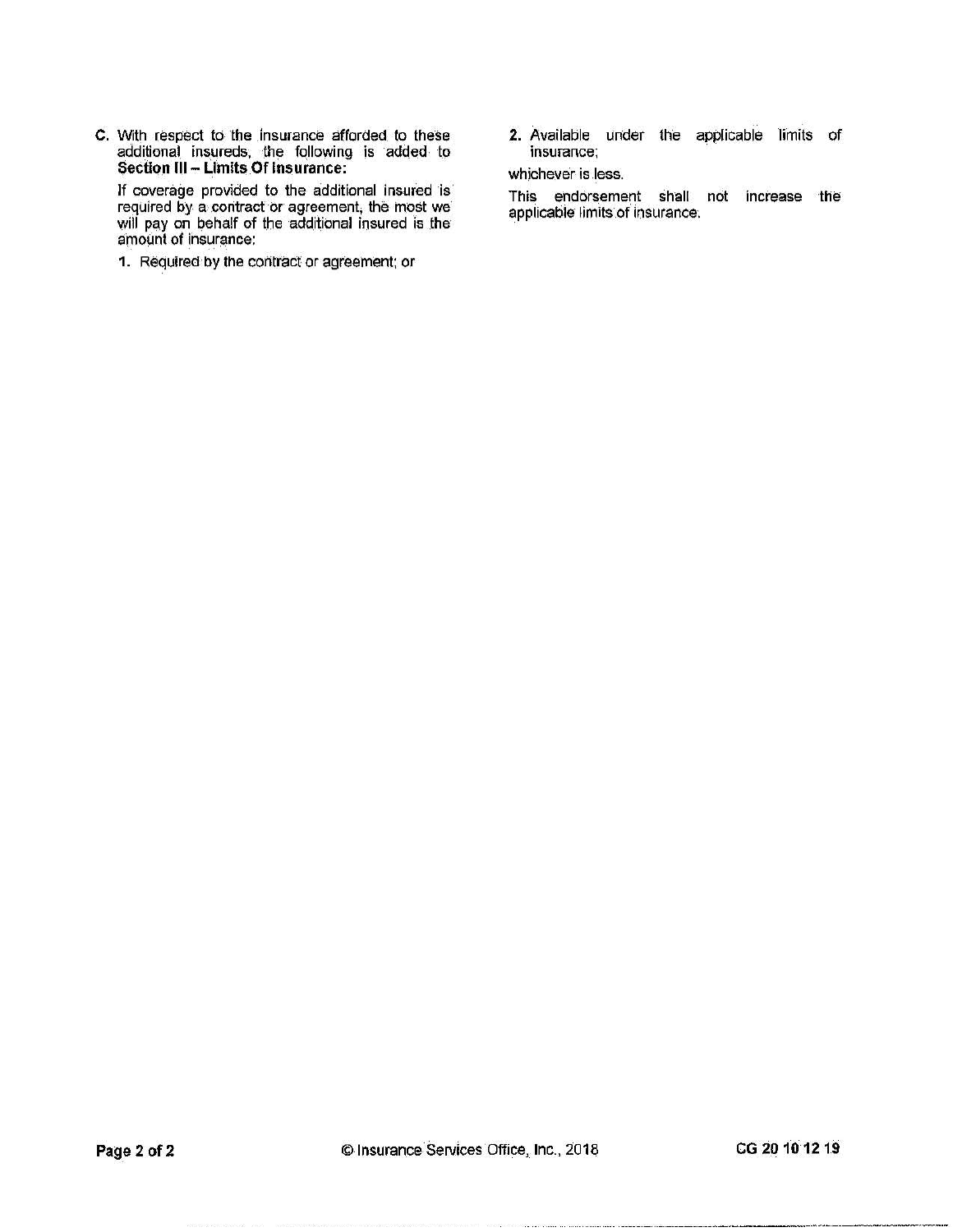# **ADDITIONAL INSURED - OWNERS, LESSEES OR CONTRACTORS - COMPLETED OPERATIONS**

This endorsement modifies insurance provided under the following:

#### COMMERCIAL GENERAL LIABILITY COVERAGE PART PRODUCTS/COMPLETED OPERATIONS LIABILITY COVERAGE PART

#### **SCHEDULE**

| <b>Name Of Additional Insured Person(s)</b><br>Or Organization(s)              | <b>Location And Description Of Completed Operations</b> |
|--------------------------------------------------------------------------------|---------------------------------------------------------|
| All persons or organizations when required by written contract or<br>agreement | All completed operations                                |
|                                                                                |                                                         |
|                                                                                |                                                         |

l'information required to complète this Schedule, if not shown above, will be shown in the Declarations.

A. Section  $II - W$ ho is An Insured is amended to include as an additional insured the person(s) or organization(s) shown in the Schedule, but only<br>with respect to liability for "bodily injury" or<br>"property damage" caused, in whole or in part, by<br>"your work" at the location designated and<br>described in the Schedule of thi performed for that additional insured and included in the "products-completed operations hazard".

However:

- 1. The insurance afforded to such additional insured only applies to the extent permitted by law: and
- 2. If coverage provided to the additional insured is required by a contract or agreement, the insurance afforded to such additional insured will not be broader than that which you are required by the contract or agreement to provide for such additional insured.

**B.** With respect to the insurance afforded to these additional insureds, the following is added to Section III - Limits Of Insurance:

If coverage provided to the additional insured is required by a contract or agreement, the most we will pay on behalf of the additional insured is the amount of insurance:

- 1. Required by the contract or agreement; or
- 2. Available under the applicable limits of insurance:
- whichever is less.

This endorsement shall not increase the applicable limits of insurance.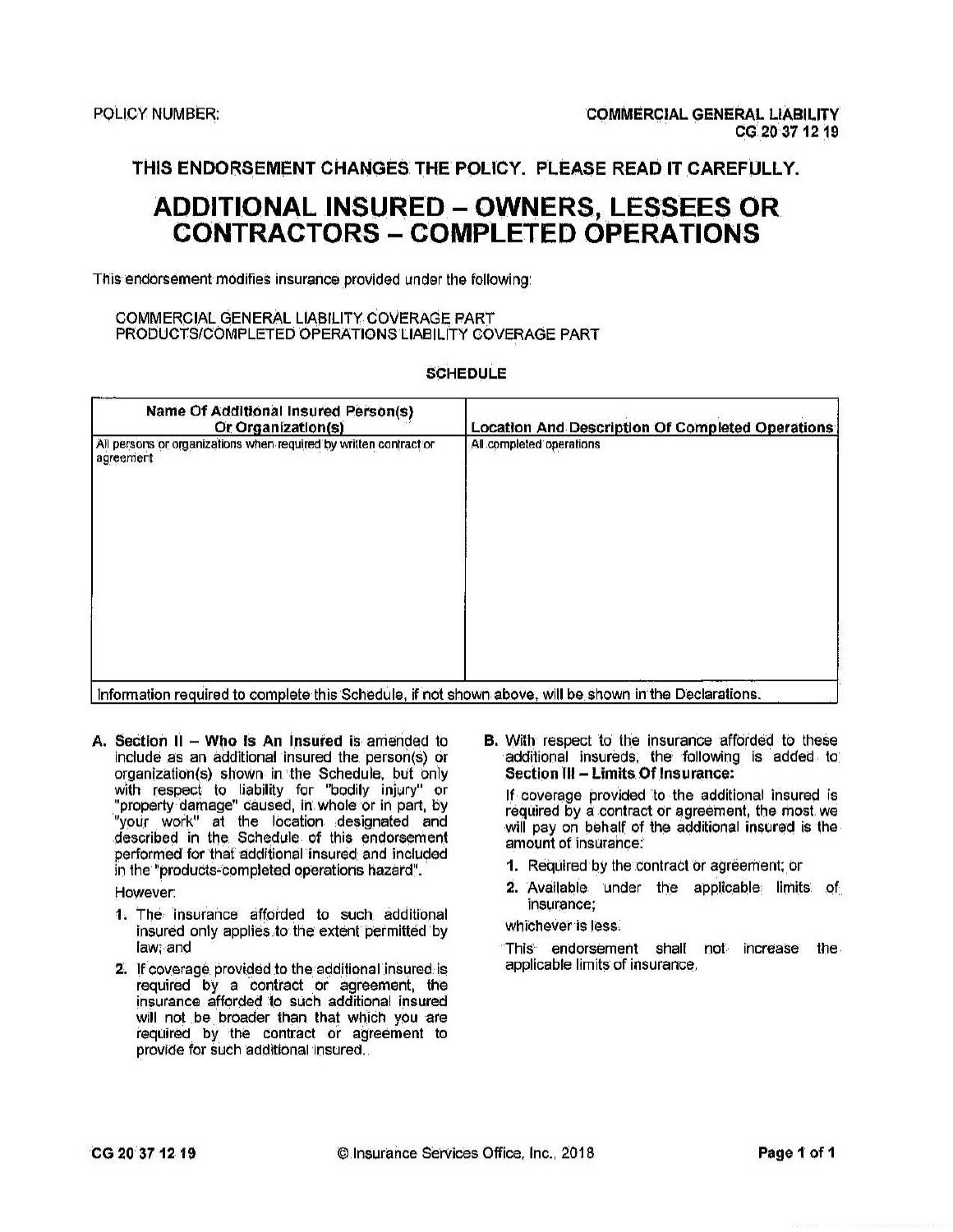# PRIMARY AND NONCONTRIBUTORY -**OTHER INSURANCE CONDITION**

This endorsement modifies insurance provided under the following:

COMMERCIAL GENERAL LIABILITY COVERAGE PART LIQUOR LIABILITY COVERAGE PART PRODUCTS/COMPLETED OPERATIONS LIABILITY COVERAGE PART

The following is added to the Other Insurance Condition and supersedes any provision to the contrary:

#### **Primary And Noncontributory Insurance**

This insurance is primary to and will not seek contribution from any other insurance available to. an additional insured under your policy provided that:

- (1) The additional insured is a Named Insured under such other insurance; and
- (2) You have agreed in writing in a contract or agreement that this insurance would be primary and would not seek contribution from any other insurance available to the additional insured.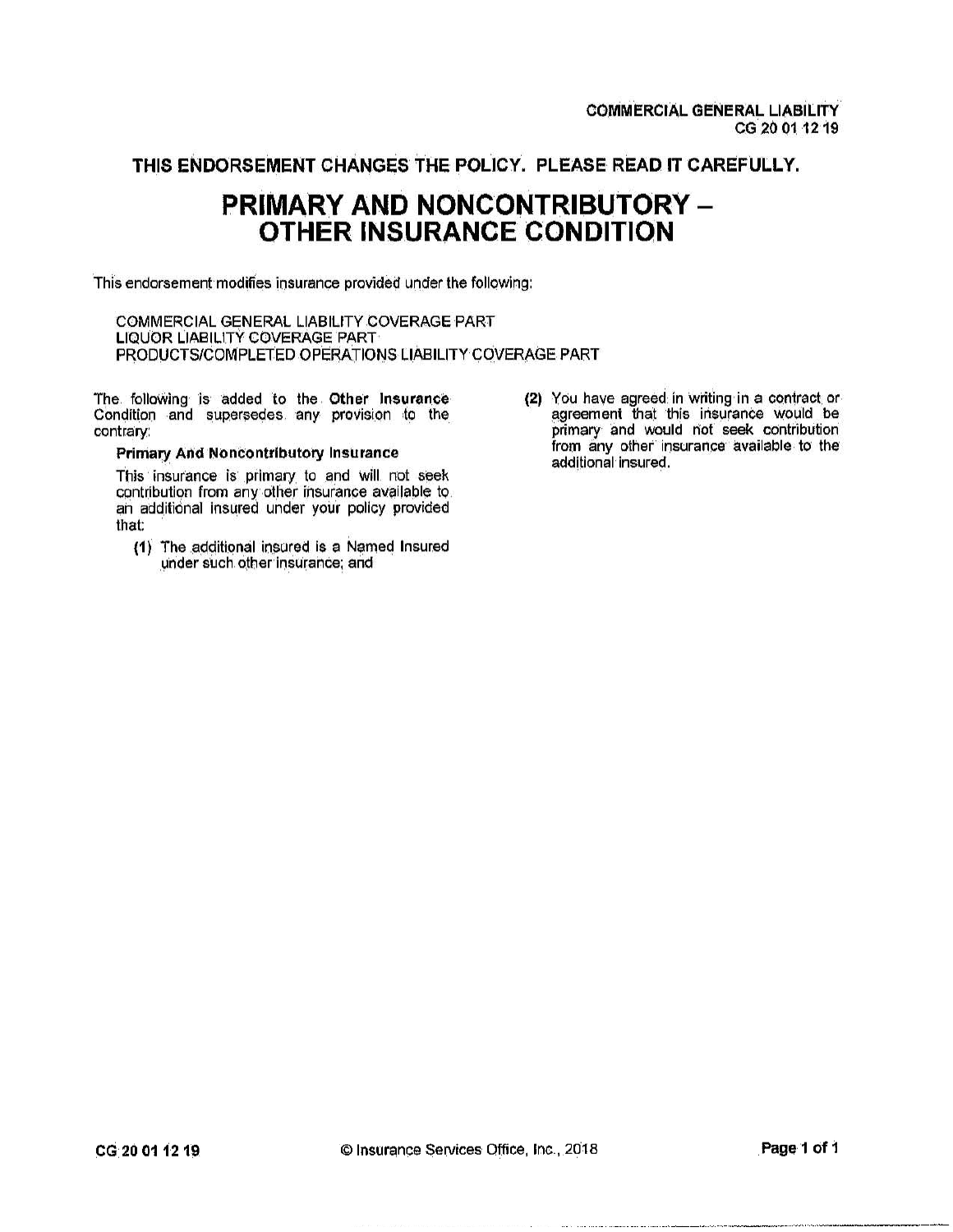# **WAIVER OF TRANSFER OF RIGHTS OF RECOVERY AGAINST OTHERS TO US (WAIVER OF SUBROGATION)**

This endorsement modifies insurance provided under the following:

COMMERCIAL GENERAL LIABILITY COVERAGE PART ELECTRONIC DATA LIABILITY COVERAGE PART LIQUOR LIABILITY COVERAGE PART POLLUTION LIABILITY COVERAGE PART DESIGNATED SITES POLLUTION LIABILITY LIMITED COVERAGE PART DESIGNATED SITES PRODUCTS/COMPLETED OPERATIONS LIABILITY COVERAGE PART RAILROAD PROTECTIVE LIABILITY COVERAGE PART UNDERGROUND STORAGE TANK POLICY DESIGNATED TANKS

**SCHEDULE** 

| Name Of Person(s) Or Organization(s): |  |
|---------------------------------------|--|
|---------------------------------------|--|

All persons or organizations as required by written contract or agreement

Information required to complete this Schedule, if not shown above, will be shown in the Declarations.

The following is added to Paragraph 8. Transfer Of Rights Of Recovery Against Others To Us of Section IV - Conditions:

We waive any right of recovery against the person(s) or organization(s) shown in the Schedule above because of payments we make under this Coverage Part. Such waiver by us applies only to the extent that the insured has waived its right of recovery against such person(s) or organization(s) prior to loss. This endorsement applies only to the person(s) or organization(s) shown in the Schedule above.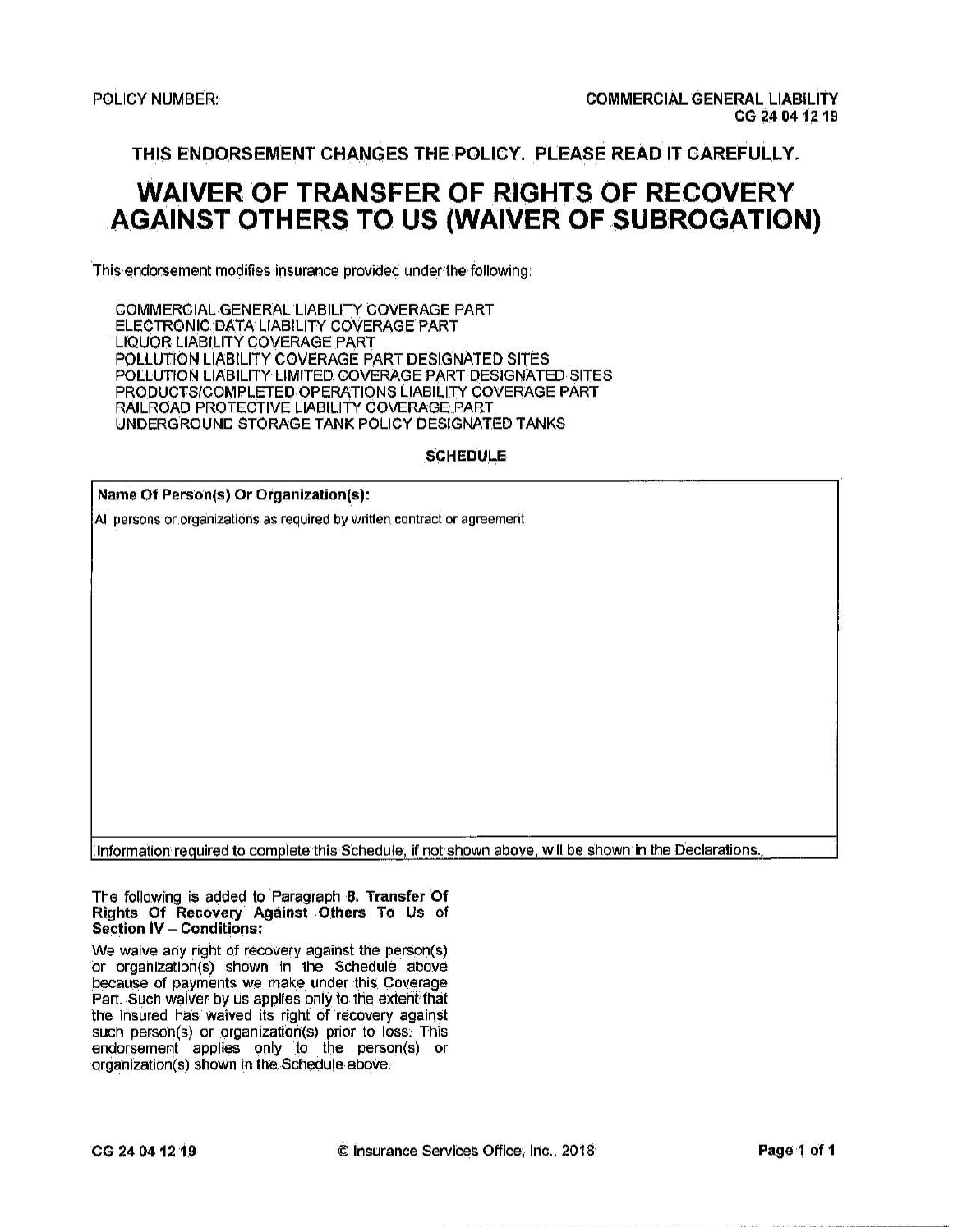## **IL 10 (12/06) OLD REPUBLIC INSURANCE COMPANY**

THIS ENDORSEMENT CHANGES THE POLICY. PLEASE READ IT CAREFULLY.

### **WAIVER OF TRANSFER OF RIGHTS OF RECOVERY AGAINST OTHERS TO US**

This endorsement modifies insurance provided under the following:

AUTO DEALERS COVERAGE FORM BUSINESS AUTO COVERAGE FORM MOTOR CARRIER COVERAGE FORM

### **SCHEDULE**

**Name of Person or Organization:**

All persons or organizations as required by written contract or agreement

(If no entry appears above, information required to complete this endorsement will be shown in the Declarations as applicable to this endorsement.)

The **Transfer Of Rights Of Recovery Against Others To Us** Condition is changed by adding the following:

We waive any right of recovery we may have against the person(s) or organization(s) shown in the Schedule because of payments we make for injury or damage. This waiver applies only to the person or organization shown in the Schedule.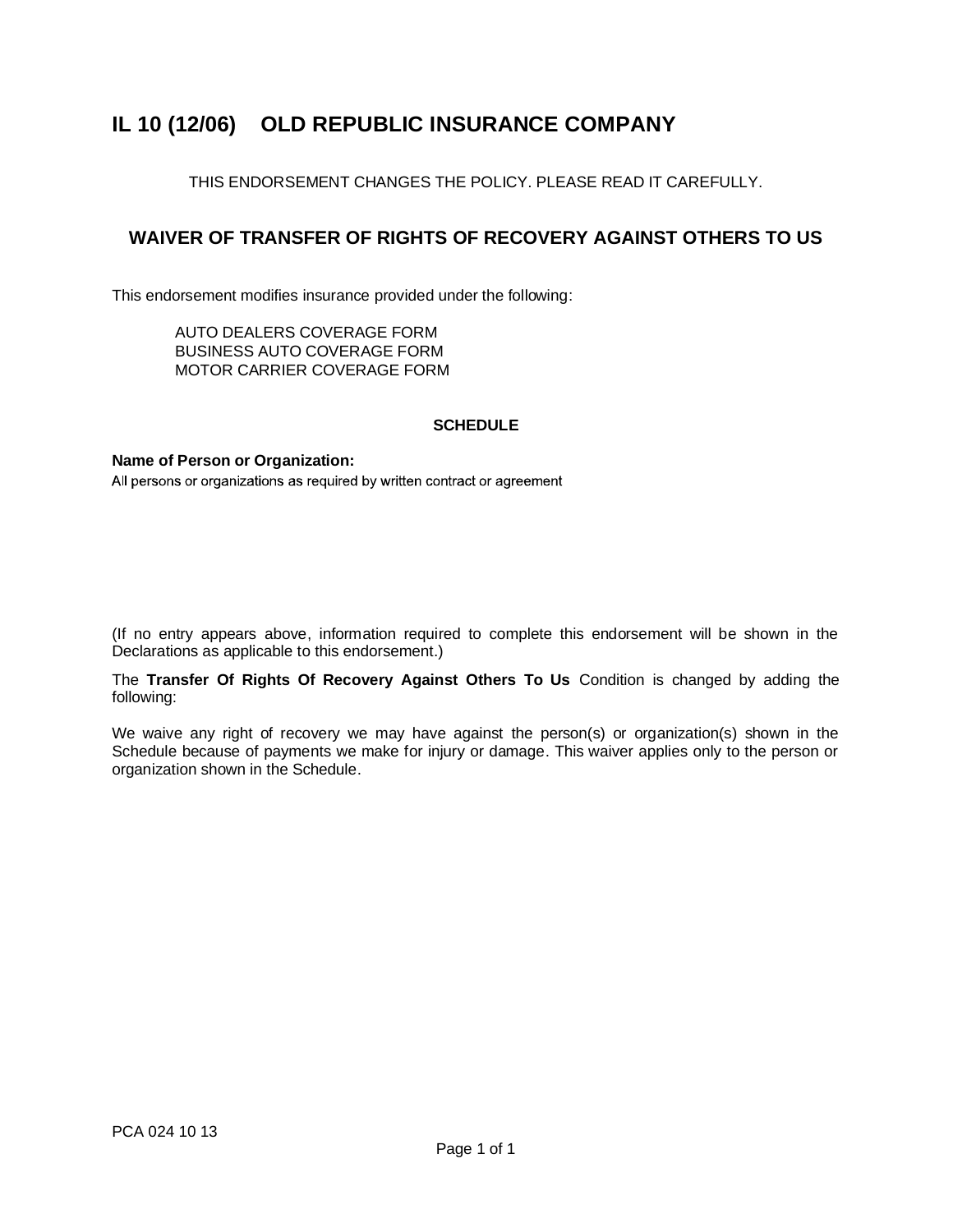## **IL 10 (12/06) OLD REPUBLIC INSURANCE COMPANY**

THIS ENDORSEMENT CHANGES THE POLICY. PLEASE READ IT CAREFULLY.

### **DESIGNATED INSURED**

This endorsement modifies insurance provided under the following:

BUSINESS AUTO COVERAGE FORM MOTOR CARRIER COVERAGE FORM

### **SCHEDULE**

### **Name of Person(s), or Organization(s):**

All persons or organizations as required by written contract or agreement

(If no entry appears above, information required to complete this endorsement will be shown in the Declarations as applicable to this endorsement.)

Each person or organization shown in the Schedule is an "insured" for **COVERED AUTOS LIABILITY COVERAGE**, but only to the extent that the person or organization qualifies as an "insured" under the **Who Is An Insured** provision contained in the Coverage Form.